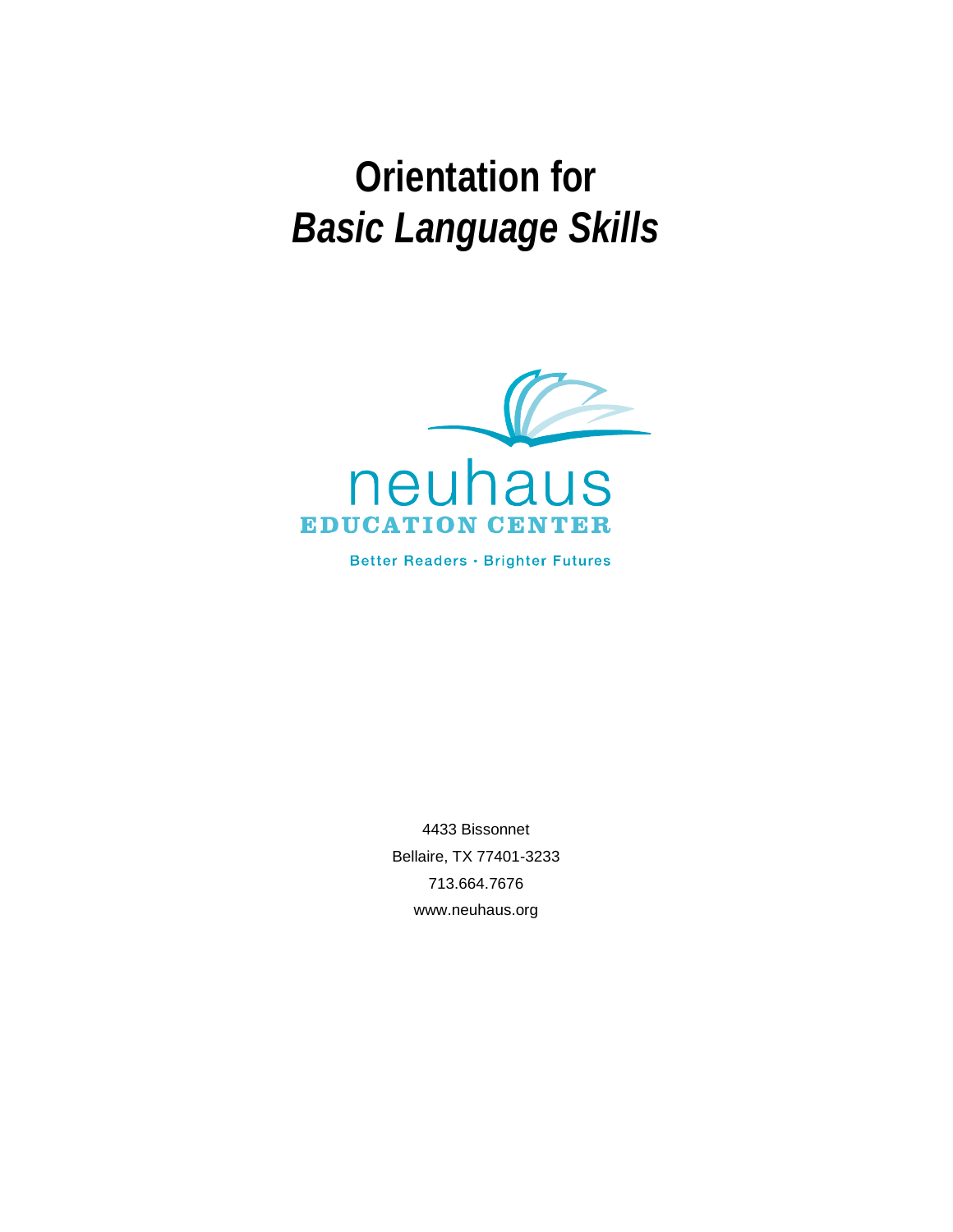# **Basic Language Skills**

*Explicit, systematic, intensive literacy instruction for students with dyslexia or related language learning differences*

### *Basic Language Skills*

- Is a literacy instructional framework that is:
	- Systematic
	- Sequential
	- Intensive
	- Comprehensive
- Is for use by teachers and specialists working with students identified with difficulties in learning to read and spell
- Is designed to be taught:
	- − With the teacher's full attention to the students with whom he or she is working
	- − Preferably, to a group with only three to five students who are similar in age and reading ability [The maximum group size is six to eight.]
	- − With intensity and duration that ensures students' progress and achievement
	- − By a knowledgeable and skilled specialist
	- − With a monitored and modulated pace that is adjusted to meet student needs
- Is distributed over three manuals. Each manual includes:
	- − A concept manual with a scope and sequence that details a suggested order of presentation for reading and spelling, concept introductions, and practices
	- − A notebook that includes suggested procedures, reproducible practice pages, and information for developing comprehension and writing skills
	- An outline for a lesson plan that provides instruction in reading, writing, and spelling
	- Meets the standards set by the
		- Texas Education Agency outlined in The Dyslexia Handbook
		- International Multisensory Structured Language Education Council
		- International Dyslexia Association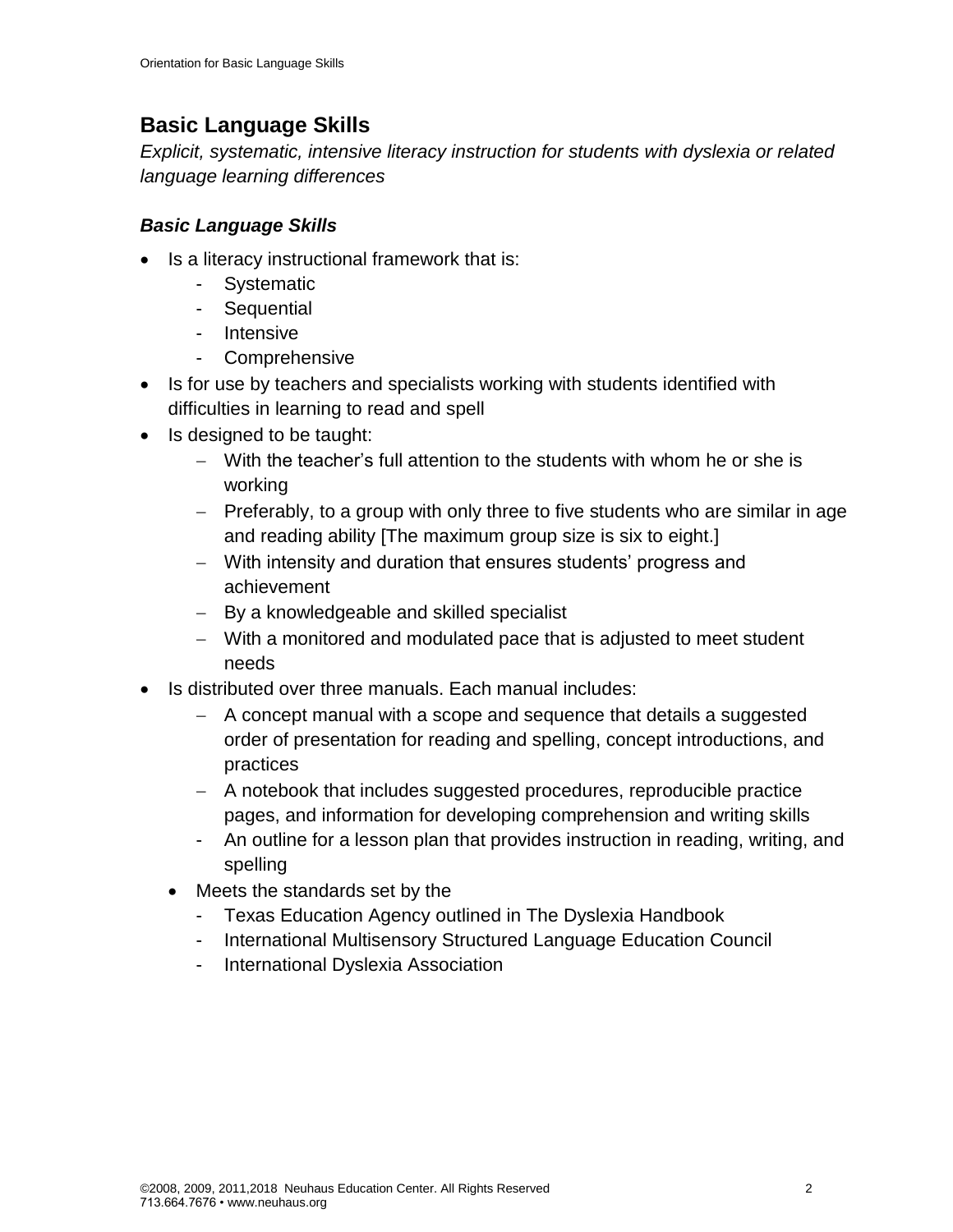# **Basic Language Skills - Introductory Class**

*Initial professional development for educators who provide explicit, systematic, and intensive literacy instruction*

*Basic Language Skills–Introductory Class* is the first part of the sequence of professional development connected to *Basic Language Skills.* Because this class is regarded as a first step, it is often referred to simply as "BLS".

#### *Basic Language Skills meets:*

- Spring and summer semesters, 10 consecutive days and 2 follow up days
- Fall and winter semesters, one day per week for ten weeks and 2 follow up days
- Each class day,  $8:30$  a.m.  $-3:30$  p.m., and includes lectures, video demonstrations, modeling of strategies, and opportunities to practice the strategies within small groups.

#### *Basic Language Skills participants learn:*

- the nature of literacy acquisition
- the facets of domains of language
- the characteristics of dyslexia
- diagnostic teaching practices
- the structure and patterns of English for reading and spelling
- strategies for developing oral language and comprehension

#### *Throughout Basic Language Skills participants:*

- participate in interactive lectures
- complete reading assignments
- demonstrate understanding in discussions, written exercises, and exams
- observe and practice multisensory lesson routines that promote accurate decoding, fluency, and text understanding

#### *Basic Language Skills:*

- Focuses on the introduction of initial reading, writing, and spelling involves 71 hours of professional development including 60 hours distributed over 10 consecutive days or weeks and two follow-up classes, *Book 1A* and *Book 1B*
- Includes 2 reviews of demonstration lessons and consultation with a professional development staff member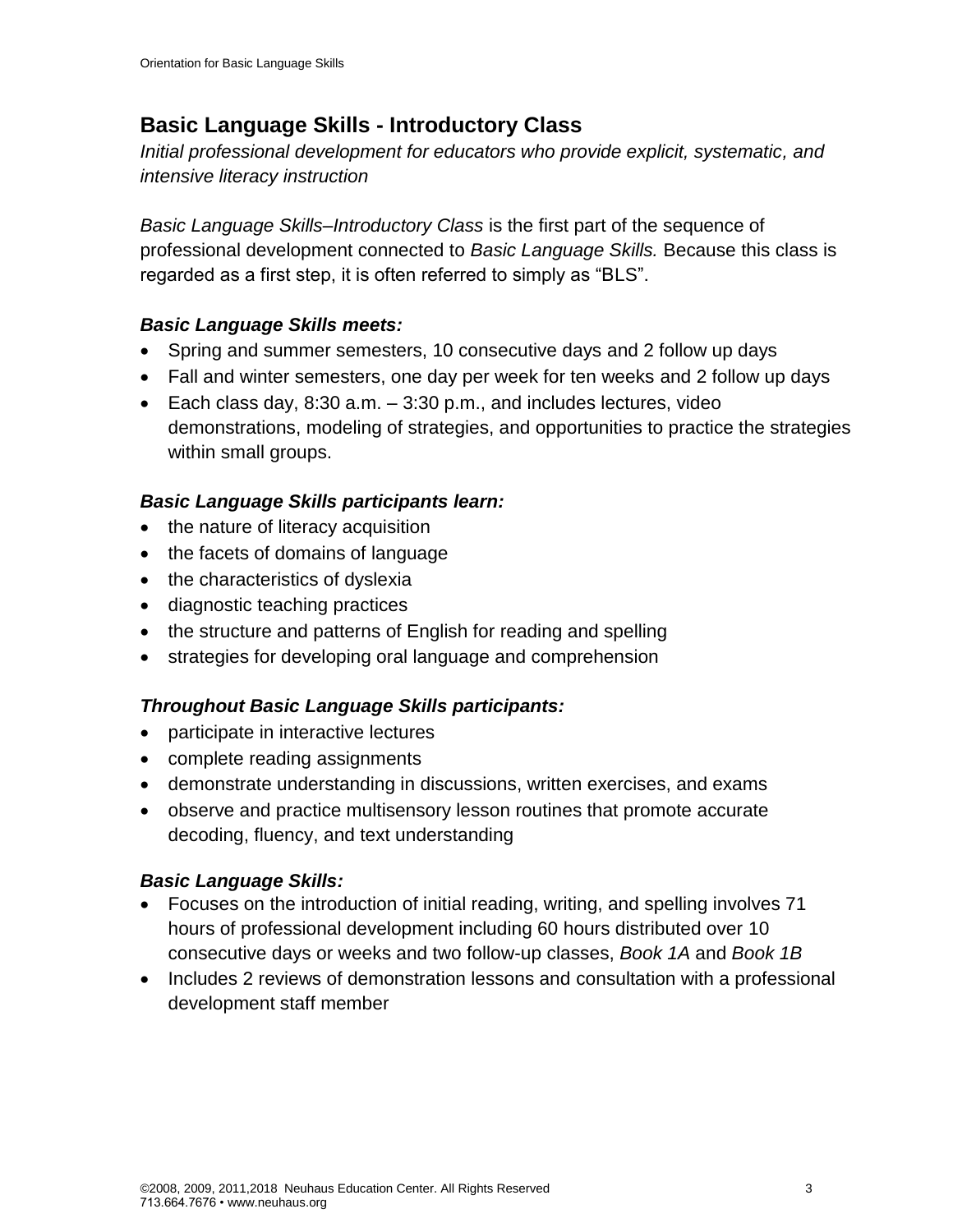*Basic Language Skills* concepts taught include:

- Word Recognition Skills
	- Phonemic Awareness
	- Sound/Symbol Correspondence
	- Syllable Types
	- Syllable Division
	- High Frequency Words
	- Contractions and Possessives
	- Morphemes suffixes
	- Prosody
- Handwriting
	- Letter Strokes
	- Letter Connections
- Spelling Skills
	- Phonemic Awareness
	- Recurring Spelling Patterns
	- Spelling Rules
- **Composition** 
	- Nouns, Verbs, Noun Markers
	- Sentence Structure
	- Descriptive Paragraph
	- Narrative Paragraph
	- Summary Writing
- Oral Language Skills
	- Naming
	- **Describing**
	- **Story Retelling**
	- **Vocabulary**
- Comprehension Skills
	- Text Structure
	- Oral Language
	- World Knowledge
	- Strategic Thinking
	- Inference Making
	- **Summarizing**
- *Basic Language Skills – Introductory Class* materials include:
	- *Multisensory Teaching of Basic Language Skills* (Birsh & Carreker, 2018)
	- *Multisensory Teaching of Basic Language Skills Activity Book* (Carreker & Birsh, 2018)
	- *Basic Language Skills, Book 1*
	- *Scientific Spelling The Colors and Shapes of Language,* with CD
	- *Initial Reading Deck,* with deck dividers and additional cards
	- Chart Sets
	- Decodable readers *Pals, Tracks,* and *Wishes* (Multisensory Teaching Approach, MTA)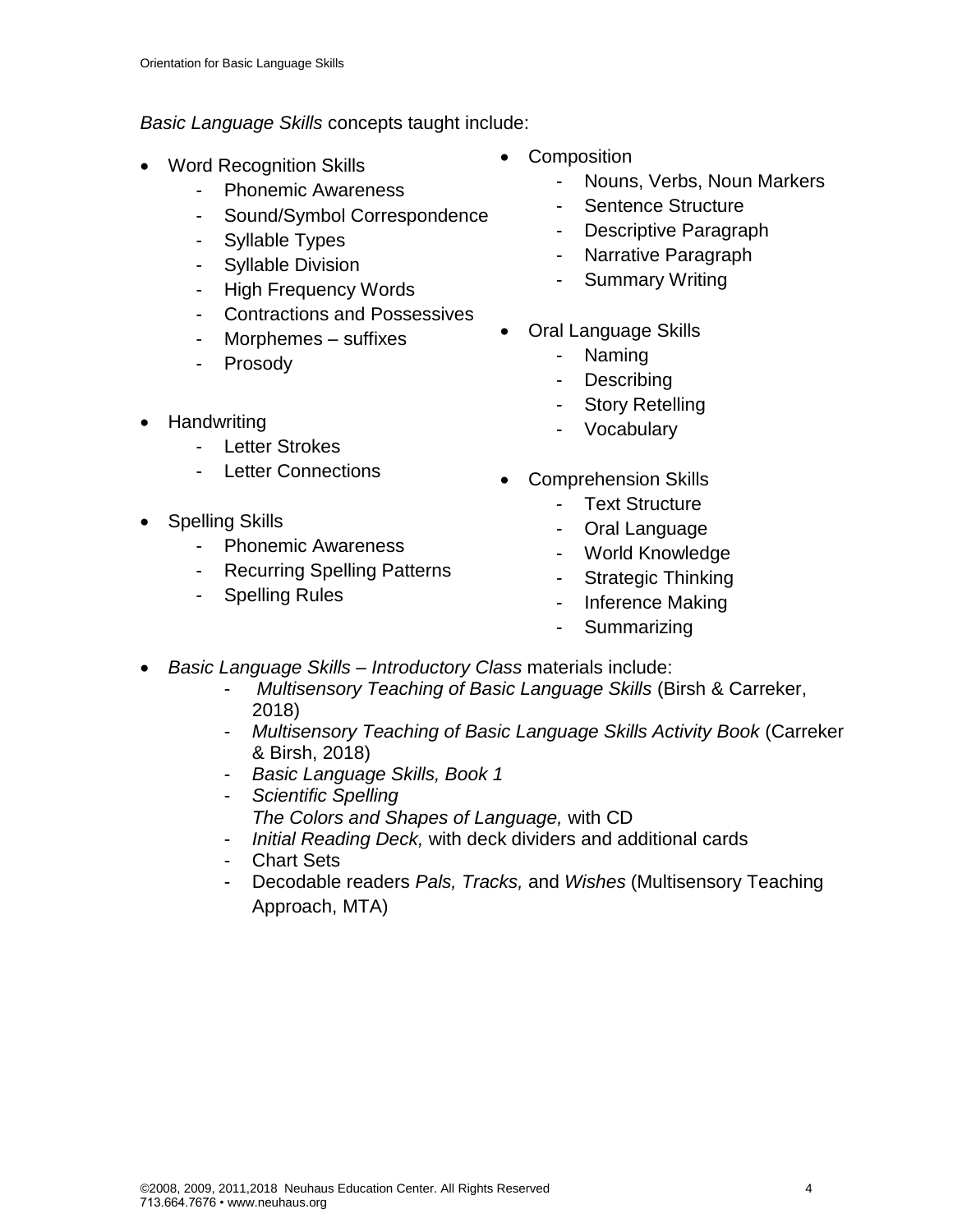# **Prerequisites:**

Basic Language Skills is an in-depth, college-level class comprised of lecture, demonstration, and practicum. There is daily homework and preparation. All class requirements must be completed successfully for a participant to receive a certificate of completion and to be provisionally accepted into a preparation program. In an effort to ensure that success, instructional faculty will conduct personal interviews with all candidates.

- The interview will consist of a reciprocal question/answer session to determine:
- the applicant's long-term goals for using the curriculum
- if the applicant's current schedule will allow attendance all 10 days
- if the applicant's current schedule will allow punctual and complete attendance
- if the applicant's current schedule will accommodate the time investment required to complete all assignments

The interview will also allow time to:

- assess facility with the production of the 44 English speech sounds through a Phoneme Inventory [Sound generation, fluency and stimulability will be assessed with a Likert scale. An average score of 3 or better is required.]
- assess facility with written language through the submission of a writing sample that will be evaluated according to a specific rubric [ A score of 10 or better is required.]

Attendance at Neuhaus Education Center interview/information session will allow applicants to meet some of the faculty assigned to the Basic Language Skills class. Please contact the registrar to set up the interview/information session at 713.664.7676. Applicants who live outside the Houston area should contact the registrar to discuss arrangements for a personal interview.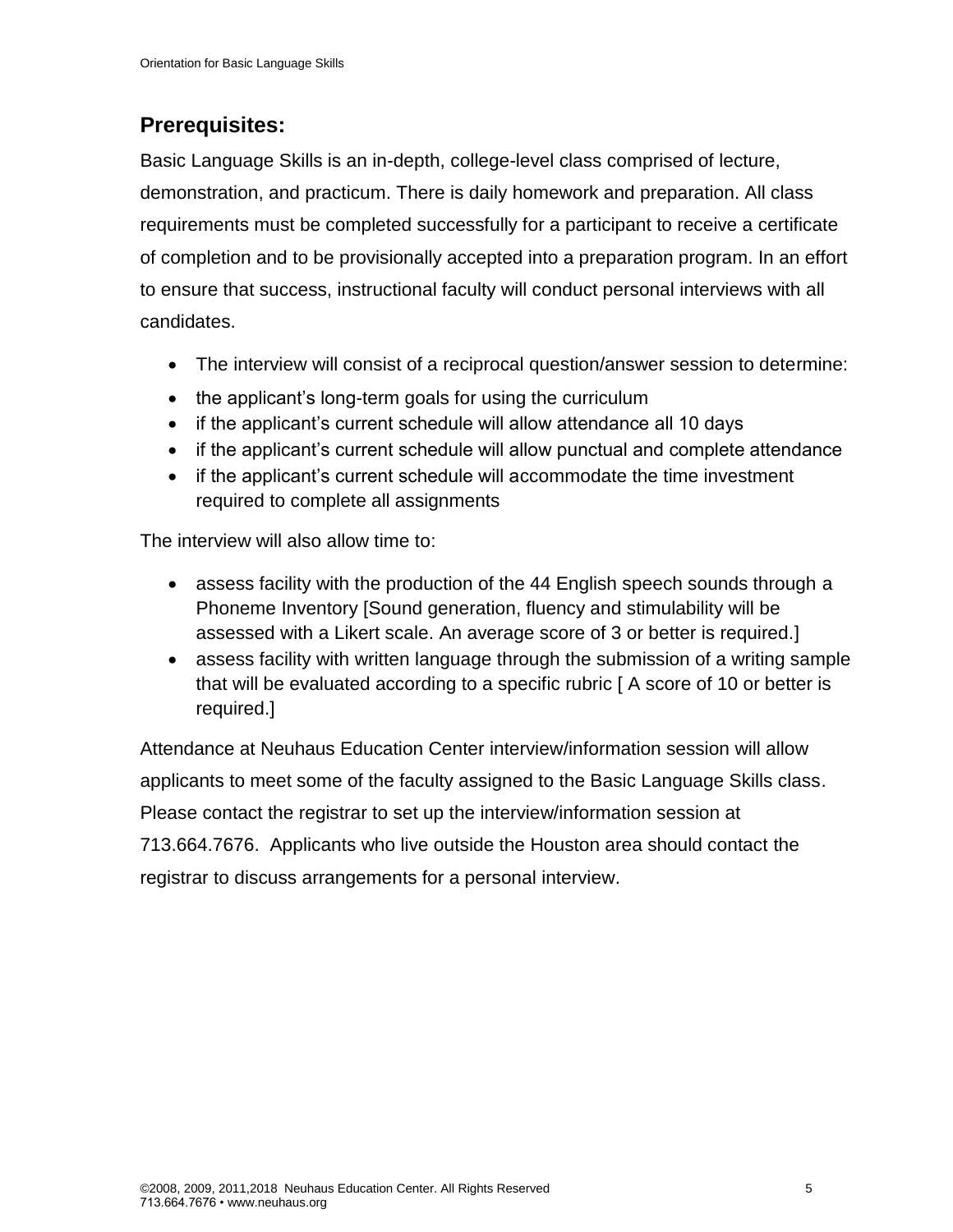# **Prerequisites (Continued):**

**Prior** to beginning Basic Language Skills, participants must:

- Attend *Reading Readiness,* a class designed for work with students who still need the preliminary reading skills of phonemic awareness, letter recognition, and oral language
- Participate in a personal interview with the class coordinator
	- − Complete a phoneme inventory
	- − Submit a writing sample
- After acceptance in the program, register, and pay a nonrefundable \$200 deposit
- Submit a registration form via mail or fax, or register online at [www.neuhaus.org](http://www.neuhaus.org/)
- At least **two weeks** prior to beginning Basic Language Skills:
	- − Submit a copy of applicant's college transcript with degree posted or a copy of diploma
	- − Pay the remaining balance for the cost of Basic Language Skills

# **Class Requirements**

**During Basic Language Skills**, participants must:

- Attend all **10** scheduled classes
	- − 10 consecutive days, excluding weekends in the summer
	- − Generally, one day a week for 10 weeks, in the fall and spring
- Class time is 8:30 a.m. 3:30 p.m.
	- − Plan to arrive by 8:15 a.m.
	- − Lunch is usually from 12:00 p.m. 1:00 p.m.
- Daily activities
	- − Active engagement in lectures
	- − Participate in supervised, small group practice activities
- Successfully teach a thoroughly prepared lesson to the practicum group
- Complete homework assignments
	- − Reading assignments
	- − Preparation for practicum activities
	- − Practice activities from an activity manual
- Submit cursive handwriting samples
- Demonstrate proficiency producing the 44 speech sounds of English
- Successfully complete a final exam (open-book)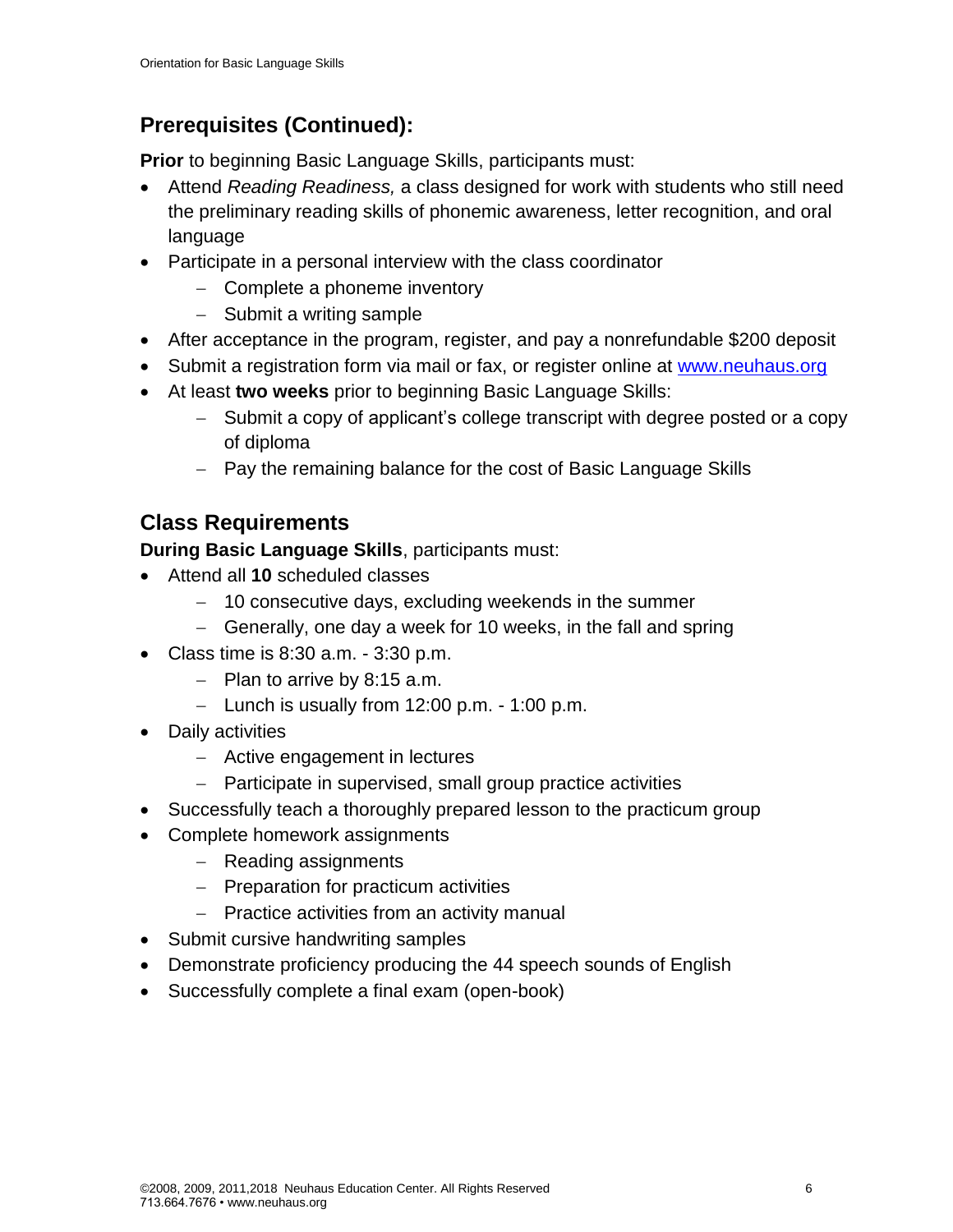## **Is this the appropriate class for you?**

- Will you be able to devote the time needed for the two weeks of the *Basic Language Skills – Introductory Class?*
	- Attend class daily
	- Complete daily homework assignments
	- Prepare for practicum activities
	- Organize the material you receive in class
- Will you have the necessary time to devote to teaching students who need *Basic Language Skills?*
	- Devote adequate time to provide the intensity and duration that ensures students' progress and achievement [Typically, practitioners-in-training and therapists-in-training teach four days a week for 50-60 minutes per session]
	- Understand that the length of instruction will be based on your students' needs and that it will take a student a minimum of two years to complete the program?

If you have answered affirmatively to both main questions, then *Basic Language Skills*  is right decision for you and your students:

• Please contact the registrar at Neuhaus Education Center to sign-up for an interview/information session at 713.664.7676.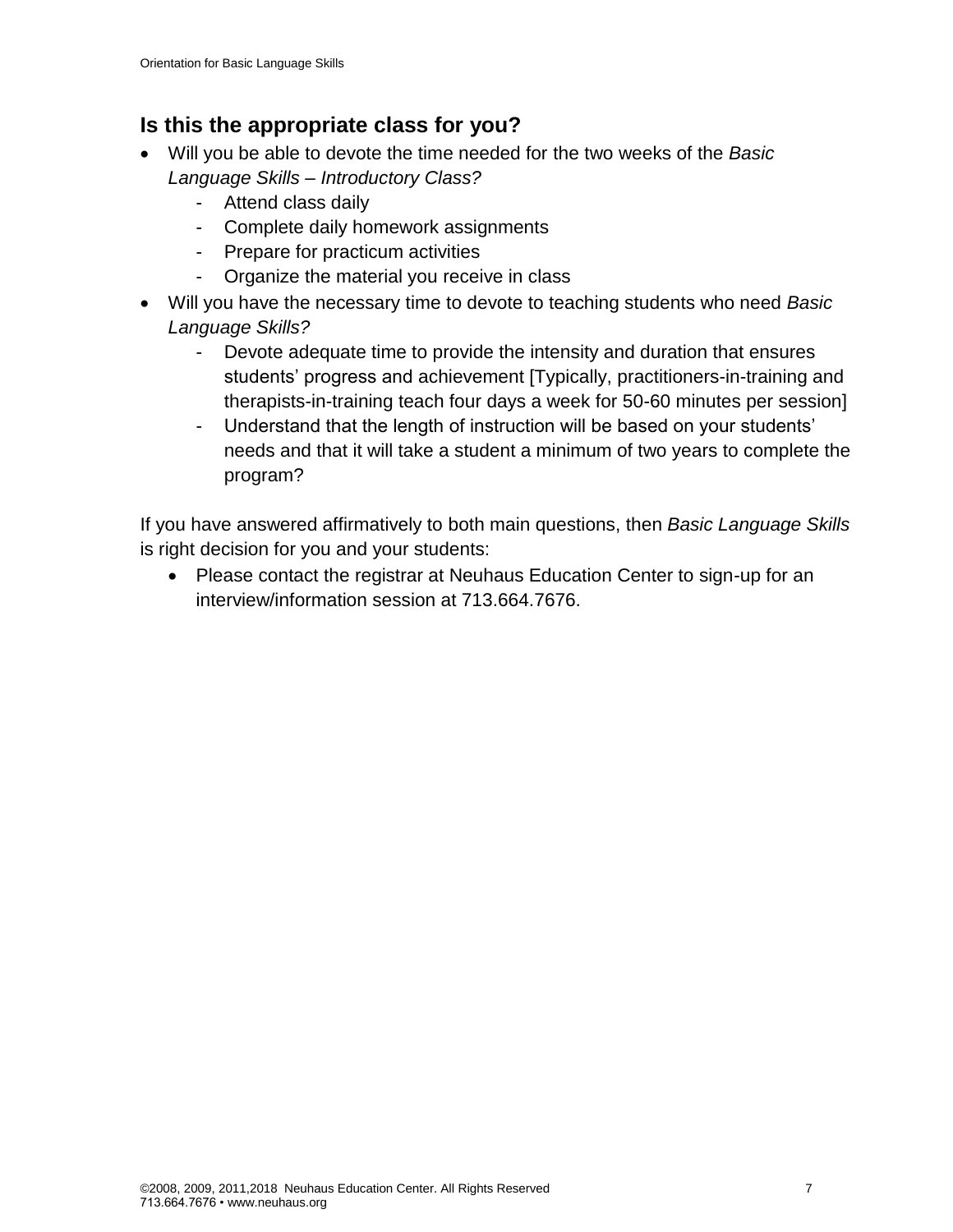#### *Suggested Sequence for Professional Development of Basic Language Skills*

- Year One
	- − *Reading Readiness*
	- − *Basic Language Skills – Introductory Class*
	- − *Basic Language Skills – Book 1A*
	- − *Basic Language Skills – Book 1B*
	- − *Multisensory Grammar*
	- − *Developing Metacognitive Skills*
- Year Two
	- − *Basic Language Skills – Advanced*
	- − *Basic Language Skills – Book 2*
	- − *Written Composition Fundamentals*
	- − *Developing Vocabulary for Reading Success - Online*
	- − *Spelling Development Webinar* (CEUs on Demand)
	- − *Basic Language Skills – Book 3* (1 day class)
- Outside and/or Neuhaus Education Center Related Classes
	- − 30+ hours—*Prices will vary*
	- − *Current Neuhaus classes are available on the Neuhaus Education Center website or on printed class schedules.*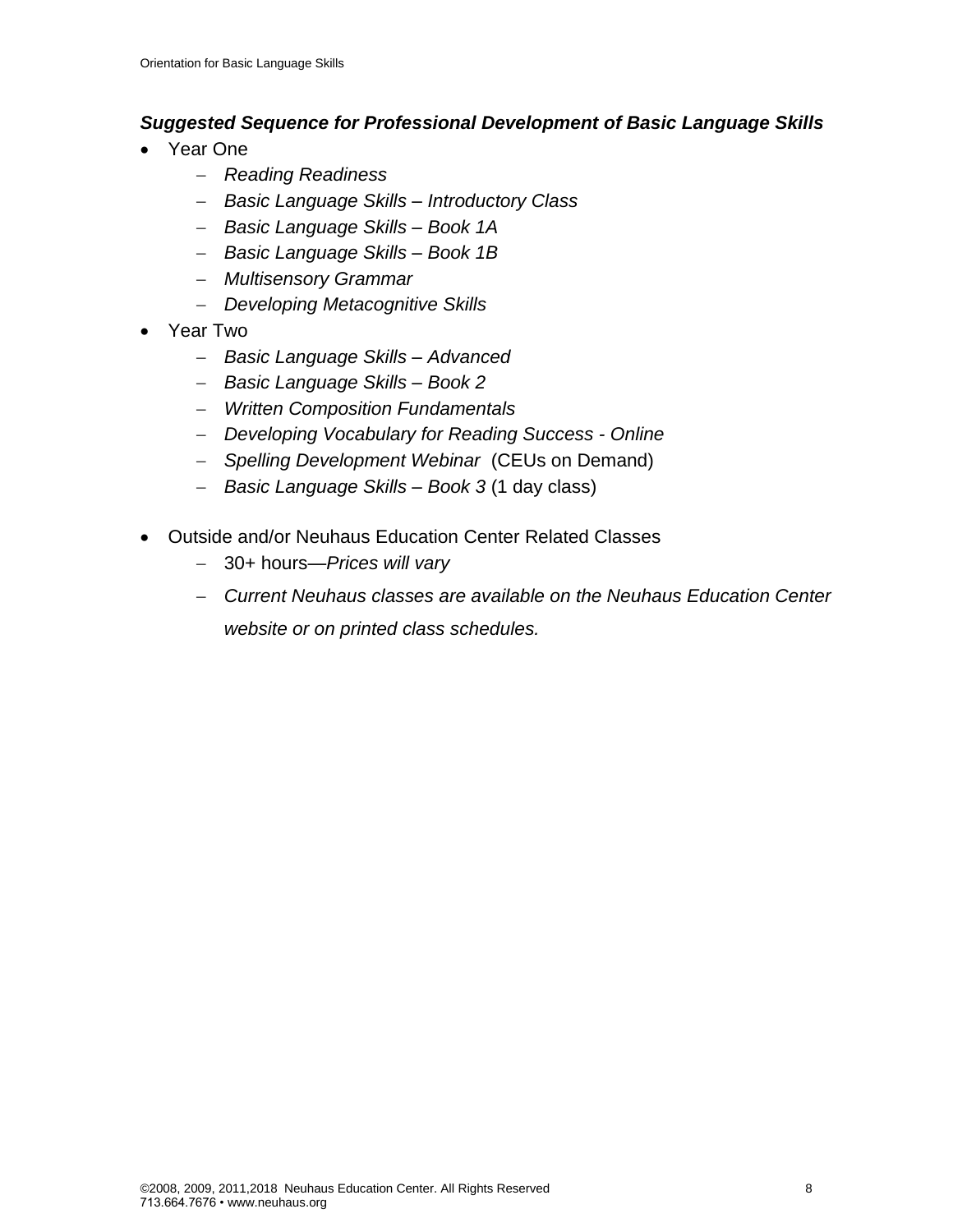# **Dyslexia Specialist Preparation Program**

# **Neuhaus Tier III Preparation Programs:**

- Provide extensive coursework and supervised practica leading to certification for teachers and therapists working with dyslexia and other related disorders.
- Have two levels encompassing three tracks. Both levels are accredited by the International Multisensory Structured Language Education Council (IMSLEC).

## *Preparation Program Prerequisites for Provisional Acceptance*

- Preparation Program, Level 1 Bachelor's degree
- Preparation Program, Level 2-A Bachelor's degree
- Preparation Program, Level 2-B Post-graduate degree
- All levels require successful completion of Basic Language Skills

Neuhaus Education Center will refer students to individuals actively participating in the Preparation Programs.

# **Neuhaus Preparation Program, Level 1**

## **Dyslexia Practitioner**

Successful completion of the 60-hour *Basic Language Skills-Introduction* allows individuals provisional acceptance into Neuhaus Education Center's Preparation Program, Level 1.

Upon completion of Preparation Program, Level 1, an individual is eligible to sit for the Alliance Registration Exam at the teacher level. Passage of this exam qualifies the individual for membership in the Academic Language Therapy Association (ALTA) at the Associate Teaching Level, and the individual is eligible to apply to the State of Texas for licensure as a Dyslexia Practitioner.

Dyslexia Practitioners must work under supervision.

## **A practitioner-in-training has two years after first enrollment in the program to complete all requirements.**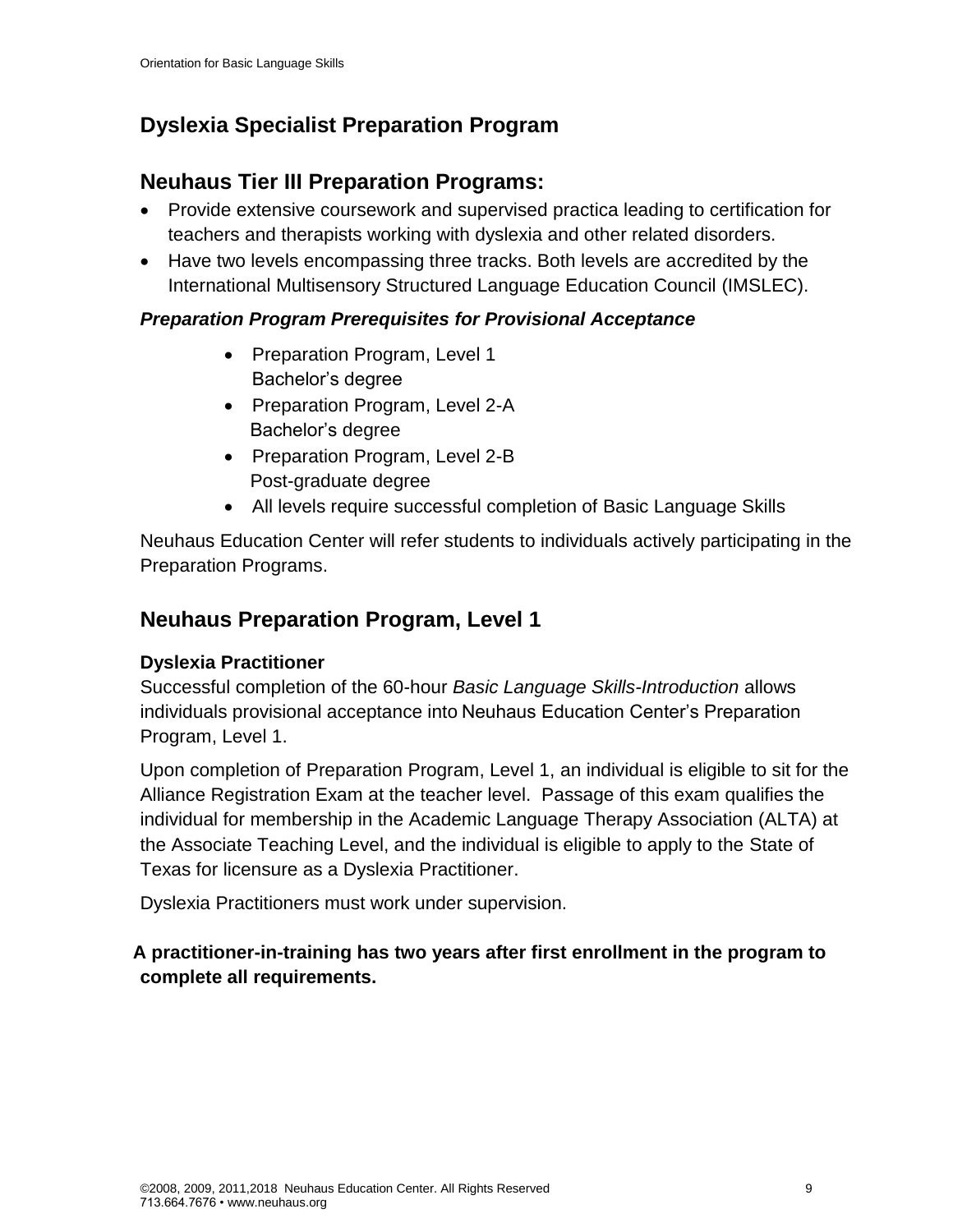# **Requirements for the Neuhaus Preparation Program, Level 1:**

| Basic Language Skills - Introductory Class, Book 1A, Book 1 B 71 Hr                                           |  |
|---------------------------------------------------------------------------------------------------------------|--|
|                                                                                                               |  |
| Current Neuhaus prices are available on the Neuhaus Education Center website or<br>on printed class schedules |  |
| Outside and/or Neuhaus Related Classes (costs will vary)  5 Hr                                                |  |

*Curriculum Teaching Requirements ..........................................................85 Hr* Teaching experience is accumulated in two situations. A teaching situation is defined as teaching an individual with a language learning difference and/or small group of individuals with such a difference. Each teaching situations must be approved by the coordinator of the Preparation Program, Level 1, for review and approval. Teaching through *Basic Language Skills Book 1* is required.

*Demonstration Requirements....................................... Minimum of 5 Lessons* Demonstrations are videoed and are distributed at or near the following concepts, which indicates coverage of the curriculum. They will be accepted only one demonstration at a time and teachers must receive feedback from instructors prior to any subsequent submission.

- Concept 20
- Concept 35
- Concept 45
- Concept 55
- Concept 65

Demonstration lessons are planned so that each of the following is presented at least once: auditory/visual discovery, the dictation procedure, extended reading with a reader, grammar, and naming and/or describing.

## *Additional Requirements*

- New Student/Class Report is submitted to describe each teaching situation.
- Progress Reports are submitted for each teaching situation after each Mastery Check is administered. Progress reports that reflect a minimum of 85 teaching hours are required.

*Professional Development Requirements ............................... 2 Book Reports* The practitioner-in-training reads and summarizes two books listed as teacher references in *Multisensory Teaching of Basic Language Skills* (Birsh, 2011).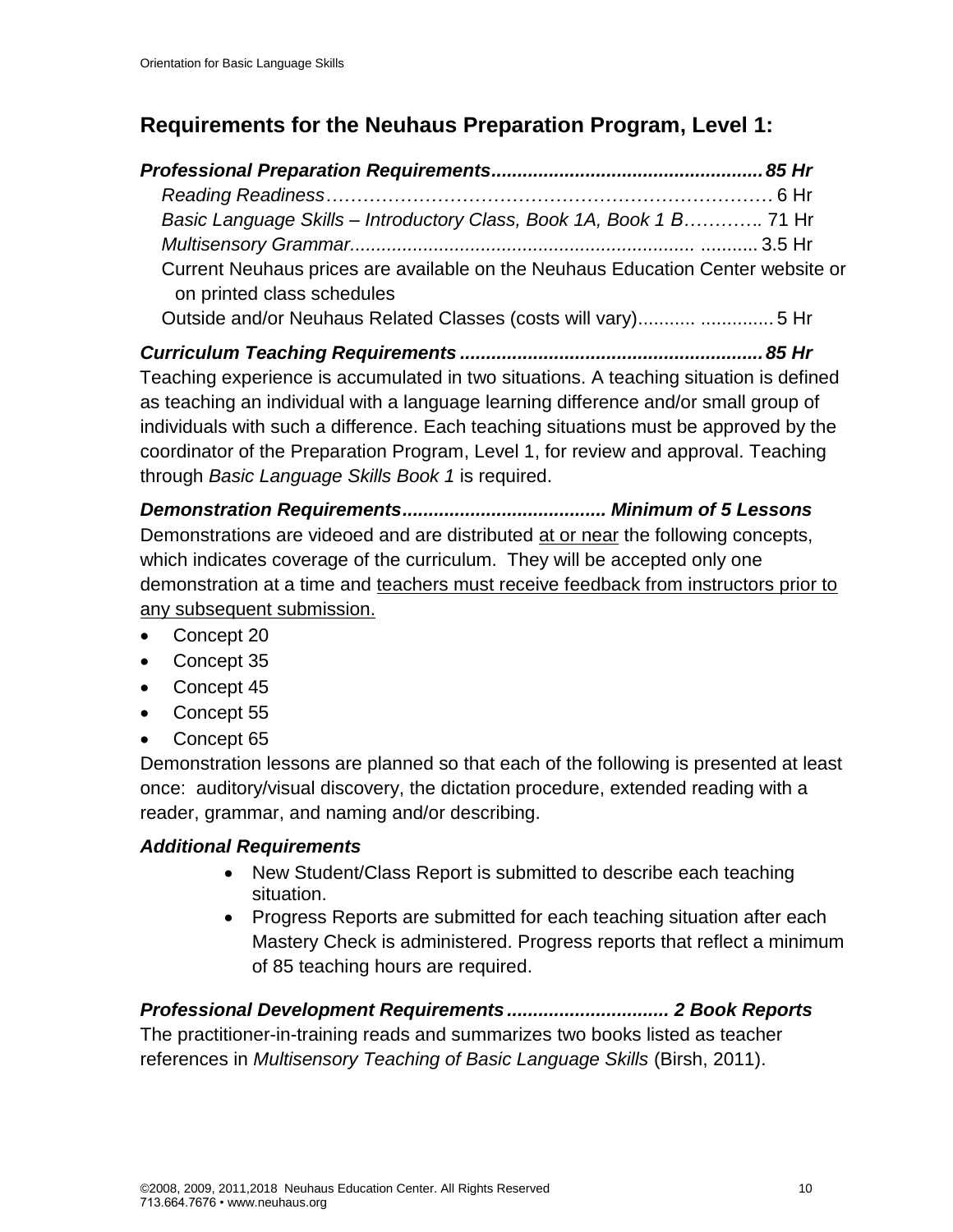# **Neuhaus Preparation Program, Level 2**

The two tracks within Level 2 provide in-depth preparation for therapists-in-training working with individuals with dyslexia and other related disorders.

#### *Level 2-A, Reading Therapist*

#### **Bachelor's Degree Required**

Successful completion of the 60-hour *Basic Language Skills-Introductory Class allows*  individuals with a bachelor's degree provisional acceptance into Neuhaus Education Center's Preparation Program, Level 2-A, Reading Therapist.

Upon completion of Preparation Program, Level 2 A - Reading Therapist, an individual is eligible to sit for the Alliance Registration Exam at the therapy level.

Passage of this exam qualifies the individual as a Certified Academic Language Therapist (CALT).

ALTA members at the CALT level who completed Preparation Program Level 2-A may apply for licensure in the State of Texas as Dyslexia Practitioners.

*Level 2-B. Dyslexia Therapist* 

### **Advanced Degree Required**

.

Successful completion of the 60-hour *Basic Language Skills-Introductory Class allows*  individuals with a post-graduate degree provisional acceptance into Neuhaus Education Center's Preparation Program, Level 2-B, Dyslexia Therapist.

Upon completion of Preparation Program, Level 2 B - Dyslexia Therapist, an individual is eligible to sit for the Alliance Registration Exam at the therapy level.

Passage of this exam qualifies the individual as a Certified Academic Language Therapist (CALT), and the individual is eligible to apply to the State of Texas for licensure as a Dyslexia Therapist.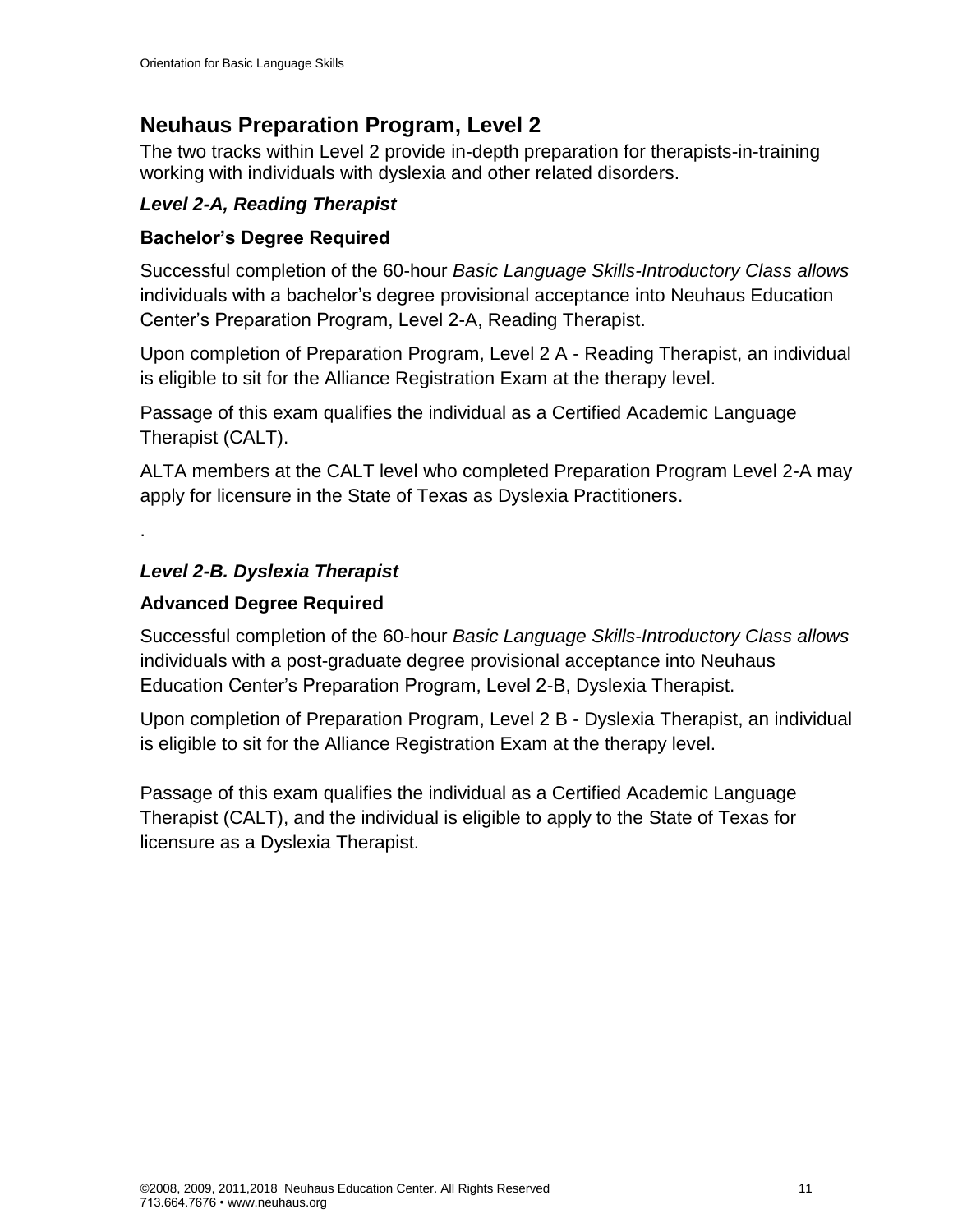#### **Requirements for the Preparation Programs, Level 2-A and -B:**

| Basic Language Skills—Introductory Class, Book 1A, Book 1B   71 Hr |  |
|--------------------------------------------------------------------|--|
|                                                                    |  |
|                                                                    |  |
|                                                                    |  |
|                                                                    |  |
| Developing Vocabulary for Reading Success - Online3.5 Hr           |  |
|                                                                    |  |
|                                                                    |  |

Current Neuhaus prices are available on the Neuhaus Education Center website or on printed class schedules

Outside and/or Neuhaus Related Classes (costs will vary)............... ............ 30 Hr

*Curriculum Teaching Requirements ........................................................700 Hr* Teaching experience is accumulated in three situations. A teaching situation is defined as teaching an individual with a language learning difference and/or small group of individuals with such a difference. The teaching situations must be approved by the coordinator of the Preparation Program, Level 2. Teaching experience includes beginning *Basic Language Skills* at the initial level (*Book 1*) and progressing through the advanced level (*Book 3*).

*Demonstration Requirements..................................... Minimum of 10 Lessons* Demonstrations are videoed and are distributed at or near the following concepts, which indicates coverage of the curriculum. They will be accepted only one demonstration at a time and teachers must receive feedback from instructors prior to any subsequent submission.

- Book 1: 5 demonstrations:
	- − Concept 20
	- − Concept 35
	- − Concept 45
	- − Concept 55
	- − Concept 65
- Demonstrations lessons are planned so that so that each of the following is presented at least once: auditory/visual discovery, the dictation procedure, extended reading with a reader, grammar, and naming and/or describing.